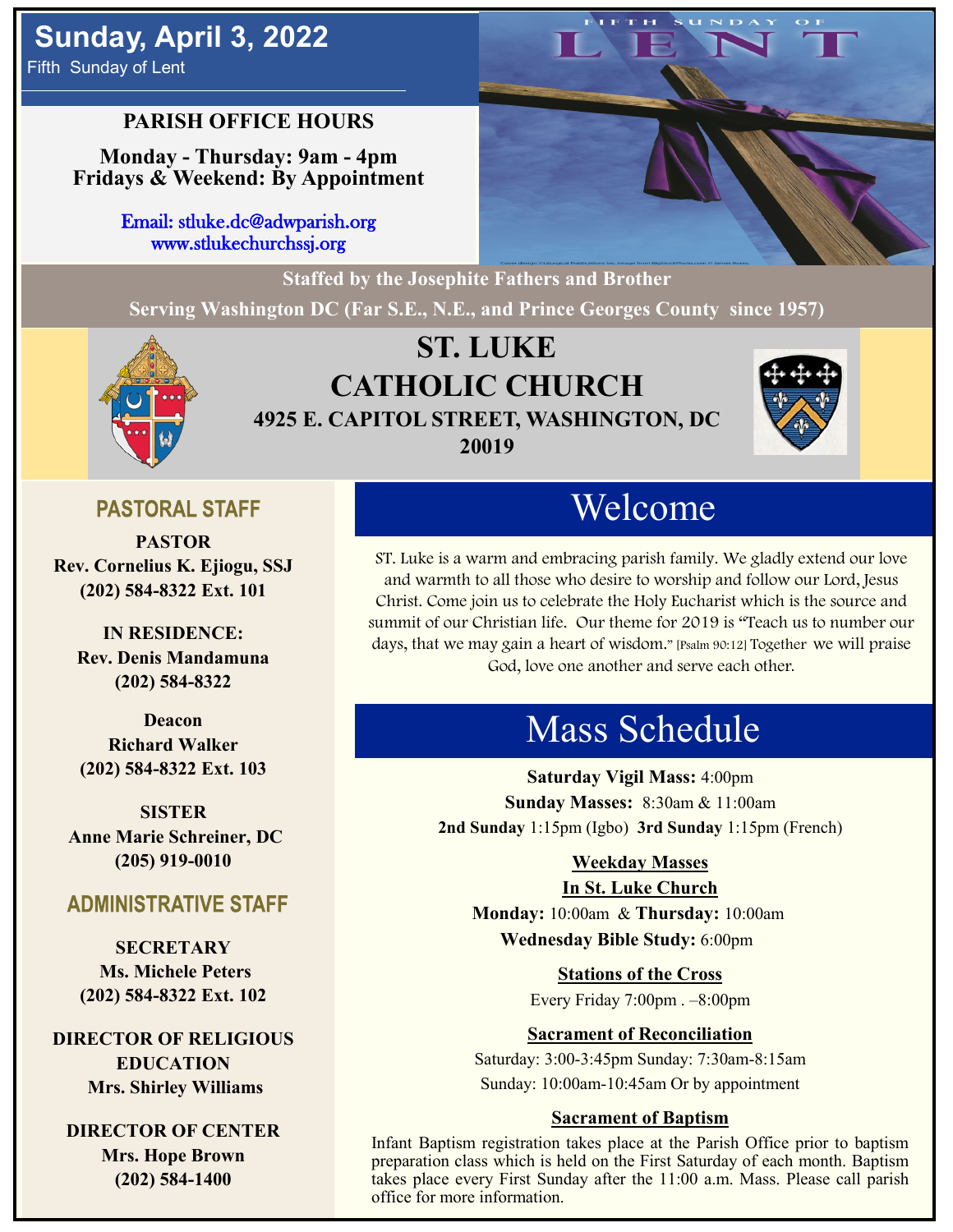**Fifth Sunday of Lent Sunday, April 3, 2022** 

# PASTOR'S CORNER

## What Happens During Lent and Why?

The three main things people focus on during Lent are prayer, fasting (abstaining from something to reduce distractions and focus more on God) and giving, or charity.

Prayer during Lent focuses on our need for God's forgiveness. It's also about repenting (turning away from our sins) and receiving God's mercy and love.

Fasting, or giving something up, is a very common practice during Lent. The idea is that giving up something that's a regular part of life, like eating dessert or scrolling through Facebook, can be a reminder of Jesus' sacrifice. That time can also be replaced with more time connecting with God.

Giving money or doing something good for others is a way to respond to God's grace, generosity and love. For example, some people spend time volunteering or donate money they would normally use to buy something, like their morning coffee.

It's important to note that doing these things can never make us earn or deserve Jesus' sacrifice or a relationship with God. People are flawed and will never be good enough for a perfect God. Only Jesus has the power to rescue us from ourselves. Jesus sacrificed Himself on Good Friday to bear the punishment for all our wrongdoings and offer us forgiveness. He was raised from the dead on Easter Sunday to give us an opportunity to have a relationship with God for eternity.

Spending time during Lent praying, fasting and giving can make Jesus' sacrifice on Good Friday and His resurrection on Easter even more meaningful. Interested in learning more about Lent? Do you want to observe it but need guidance? Sign up for Cru's Lent Devotional. Each day of Lent, you will receive an email offering suggestions to help you reflect and pray as you look forward to Easter.

https://www.cru.org/us/en/train-and-grow/life-and-relationships/ holidays/lent/what-is-lent-about-and-why-is-it-important.html

## Reflection for Fifth Sunday of lent

 We love to make examples out of those who have erred and done wrong. Publicly punishing others serves as a means of demonstrating the consequences for what is deemed inappropriate or wrongful behavior. While this may appear an effective way of achieving conformity to established rules, it runs the real risk of distorting motivation. Obviously, we want people to do what is right and pursue healthy, virtuous behaviors and ideals. But is fear of punishment ever the best motivation for avoiding one action in favor of another?

 Doing something out of fear is never healthy. Focusing exclusively on our behavior and what others expect or think, leads to living life with a self-focused superficiality. We become more concerned about protecting ourselves from something negative and unpleasant, than investing ourselves in the freedom, wonder and awe of being human! We can still find our way to the unacceptable or inappropriate behavior as long as we do not get caught! Being a whole, focused, and God -centered human being requires more. It demands an investment of the heart. Virtuous, moral, and mature lifestyles reflective of the Gospel necessitate love.

 When we experience and recognize love, God's unconditional love, in the depth of our soul, we fall in love with what we have found. We then find ourselves leaving destructive and sinful actions behind in search of something more holy, dignified, true, integral, and loving. This is really "mercy realized." God's tremendous, loving, eternal forgiveness and willingness to bring us back to something more real and tender is transformational. The respect for myself that I receive from God is so life changing that it causes me to run quickly away from anything sinful and self-destructive to things that are whole and holy.

 There are many people who want nothing more than to judge or criticize us. What would actually stoning the woman caught in adultery really accomplish? Nothing more than the inflation of the already selfrighteous egos of a few men who think they have power. They have no power because they are sinners too, just like everyone else. What all of us have is the humble ability to express sorrow for pursuing destructive thoughts and actions and receive the power of God's mercy. Then, Jesus' request to "go and sin no more" will be one we proudly heed and follow.

Liturgical Publication 2015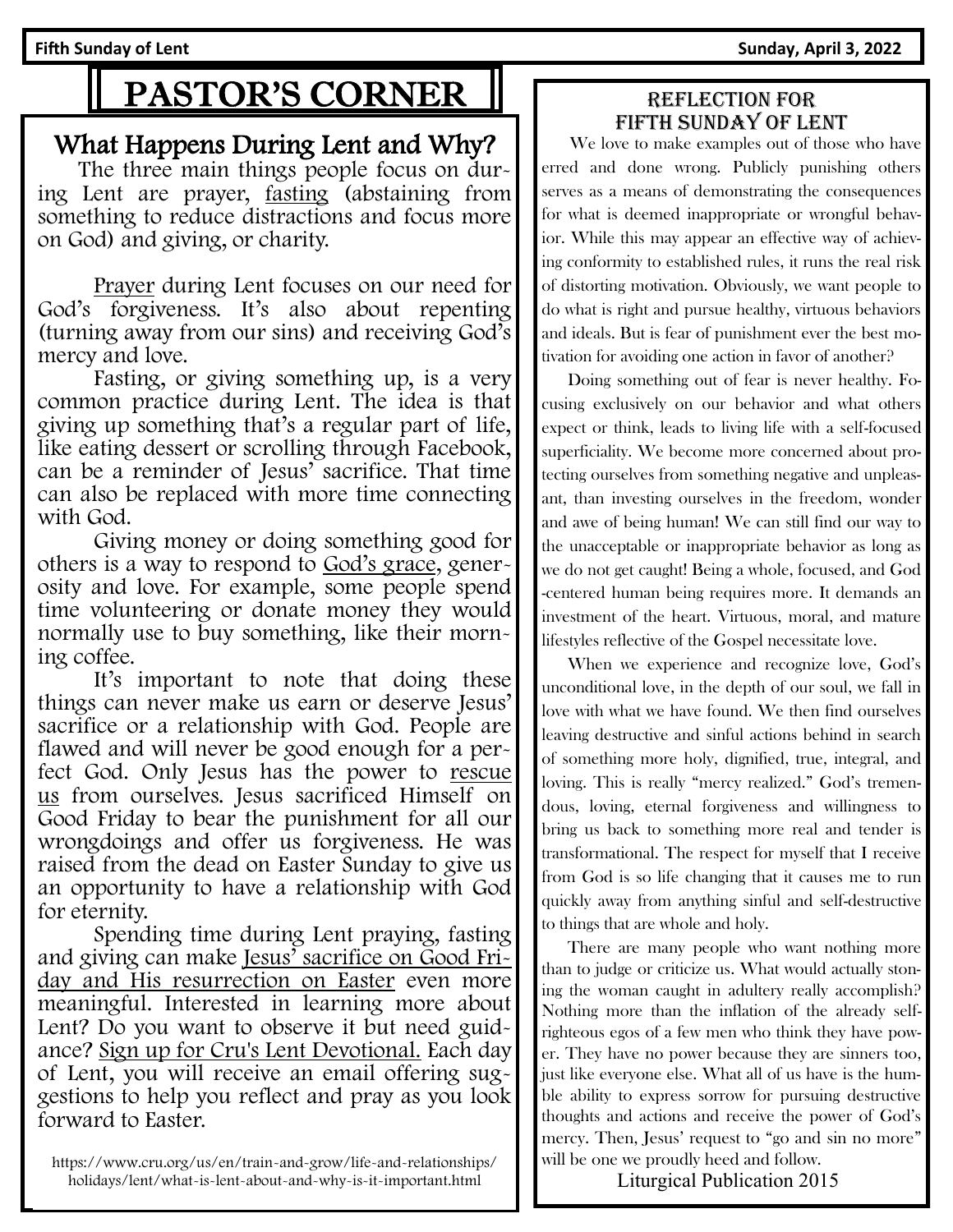#### Fifth Sunday of Lent **Sunday, April 3, 2022**

#### HAPPY BIRTHDAY/ANNIVERSARY

We would like to wish a wonderful happy birthday

to Ashley Gale, Ray Crawford, Christian Mitchell, Helen Williams, Aryn Renee Malone and Jasmine Wilson.

MAY THE JOY OF THE LORD

BE YOU STRENGTH!!!

## Church Support

Please consider making a donation to support our parish during this trying times. You may Drop off or mail your gifts to the parish. You may give online through our website: http:www.stlukechurchssj.org/ And clicking on the donate button. You may also **TEXT**: 202-335-3116

**Readings for the week of April 3, 2022**

**Sunday:** Isaiah 43:16-21/Psalms 126:1-2, 2-3, 4-5, 6 [3]/ Philippians 3:8-14/John 8:1-11

**Monday:** Deuteronomy 13:1-9, 15-17, 19-30, 33- 62 or 13:41c-62/Psalms 23:1-3a, 3b-4, 5-6/John 8:12-20

**Tuesday:** Numbers 21:4-9/Psalms 102:2-3, 16-18, 19-21/John 8:21-30

**Wednesday:** Deuteronomy 3:14-20, 91-92, 95/ Deuteronomy 3:52, 53, 54, 55, 56/John 8:31-42

**Thursday:** Genesis 17:3-9/Psalms 105:4-5, 6-7, 8- 9/John 8:51-59

**Friday:** Jeremiah 20:10-13/Psalms 18:2-3a, 3bc-4, 5-6, 7/ John 10:31-42

**Saturday:** Ezra 37:21-28/Jeremiah 31:10, 11- 12abcd, 13/John 11:45-56

**Next Sunday**: Luke 19:28-40/Isaiah 50:4-7/Psalms 22:8-9, 17-18, 19-20, 23-24 [2a]/Philippians 2:6-11/ Luke 22:14—23:56 or 23:1-49

#### **WEEKLY MASS**

**Monday 4/4 Eternal repose of the soul of Leo & Anne Schreiner+++ By Sister Anne Marie Schreiner**

**Tuesday 4/5 St. Vincent**

**Wednesday 4/6 Lenten Weekday**

**Thursday 4/7 In loving memory of Harrette Johnson, by Charlie Kelly Jr. Eternal repose of the souls of the deceased Schreiner & Patton Families by Sister Anne Marie Schreiner**

**Friday 4/8 Lenten Weekday** 

**Saturday 4/9 Lenten Weekday** 

## Pray for the Sick & Shut-In of Our Parish

Barbara Barnes Blanche Bourm Barbara Batts Tanisha Bennett Tammy Berry William P. Brown Ruth Bundy Beatrice Carroll Melinda Conrad-Brown Edith Cornish Aniceto Charles Patricia Chase Valene Chemoo Joyce Cristwell Alvera Dance

Iyana Davage Joyce Diggs Lamont Diggs, Sr. Crawley Easely Marita C. Edelin Joshua M. Faison Kimbolyn Flowers Anthony Flowers Tina Garvin Florence Hall Steve Halle Chris Hawkins Charlene Haywood Brenda Henson James Holley Rudolph Holley

James Hughes Melvin Jamison Mary Ann Johnson David & Keisha Jones Dawn Lattimer Lawrence Lee Maria A. Logan Bernadette Mahoney Doreene Mahoney Barbara Mallory Doris McCannon Alice L. Montague Veronica Murray David Neal Florence Patterson Marlene Patterson

Silvia Perry Doreene Redd Corley Redd Leroy Sandifer Betty Smith Kayla Tatum Rolland Taylor Gloria Thompson-Price James F. Thompson, Jr. Matthew Thompson Barbara B. Tyler Wayne A. Wallace Marquita Ward Shiela Washington Steven Washington

Cecelia Williams Wellington Waters Dolores Woodard, Jr. Harold Woodard, Sr.

St Luke military families.

All the Homeless men and women in our community.

Please pray for all those who are sick but have no one to pray for them